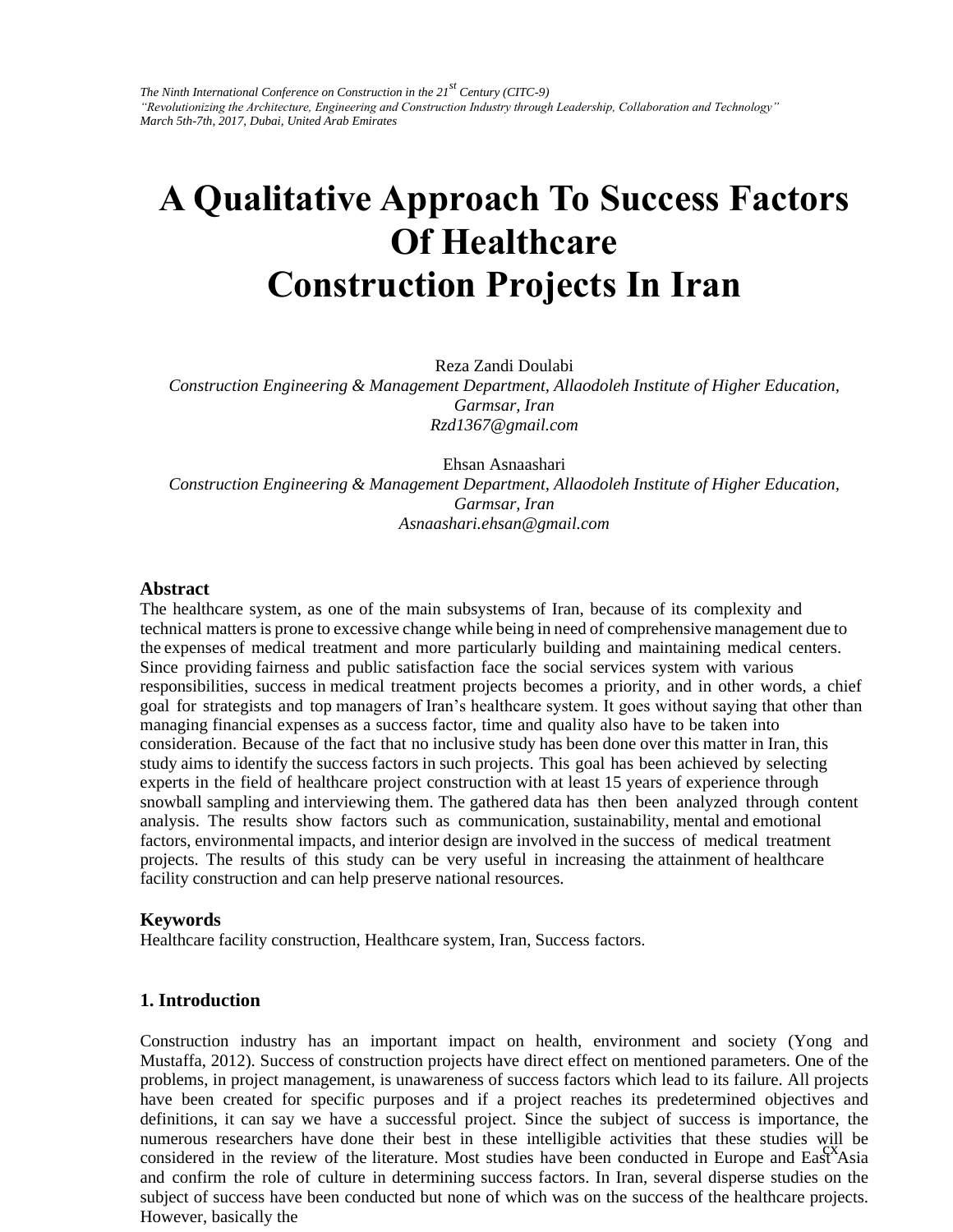success of the project largely measured based on pre-determined parameters. These factors may be determined differently based on the project size and application. The aim of this study is to identify and assess the factors involved in the success of healthcare factors. This paper tries to examine and open the main factors of success through interviews with managers and engineers involved in the construction projects with having at least 15 years' experience in the client, consultants and the contractor companies.

#### **2. Literature review**

Several researches have been carried out about success of construction projects in different countries specifically in Europe and Eastern Asia. The study on the success factors of construction projects was first done by Rockart in 1982, on the elements which make the real difference between success and failure. Defining success factors of a project is based on it reaching its goals which should be provided for the participants. In any project "success" can be announced when it is completed according to the schedule, pre-planned budget and needs of stockholders. Project's proper function, profitability for contractors and arising no claims are factors of project success. Which can be divided into two groups: hard, tangible and measurable objectives and soft mental and spiritual and less measurable ones. Time, cost and quality criteria are widely known as the triangle of project management, while safety, environmental health and technical factors are also improving. Client satisfaction, proper communication among the elements of project and absence of dispute are factors that can guarantee a project success. In academic literature client satisfaction is a variable in project success during last decades in and by the time of completing the project evaluating client satisfaction and project success are very close to each other. A number of researchers have investigated project success factors. Among them, Madhooshi (1994) can be mentioned, which analyzed the success and failure factors of construction projects and presented a model for predicting success. Although this model has considerably helped to analyze factors of success, the development of single model for all construction projects is not valid because of differences in size, nature and level of complexity of these projects. For instance, the success factors for road projects are different with the success factors for healthcare projects that are of the most complex projects (Mousavian, 2015) and mostly several contractors are working at the same time needing a more accurate investigation of success factors. Shokouhinia (2010) recognized and evaluated the factors influencing success of oil, gas and petrochemical projects. He studied the projects of Aria-Petro-Gas Company and presented a model for the success of such types of projects. Piran (2012) evaluated and predicted project success by using the indexes of business environment and development a model. He determined the importance of the key factors influencing project success by identifying them. Despite of the valuable research, it should be noted that the accurate identification of success factors depends on deep analysis and investigation of the projects, the use of expert's opinions and reviewing the literature and it is impossible to dominance these factors only by studying journals and dividing the factors into two groups of internal and external factors. In this direction, Abolhasani (2012) studied South Pars (the largest gas project in Iran) and evaluated the different key factors of the success of project management by using group decision-making technique. That research was also focused on oil and gas sector. The identification and evaluation of the key success factors in the project-based organizations was performed by Dalirpour (2012). Regarding the importance of the performance and the position of these organizations in the country and their need to improve and progress, the research was focused on the projectbased organizations and not the projects in. In a different attempt, Minaie (2013) placed on the agenda the identification and prioritization of the key success factors of mass buildings construction. In such types of projects, there are many similar and standardized activities, however, less similar activities exist in the healthcare projects and each part has its special standard. As it can be seen, the identification and prioritization of the success factors of healthcare projects is not studied specifically, and doing such a research is necessary more than ever.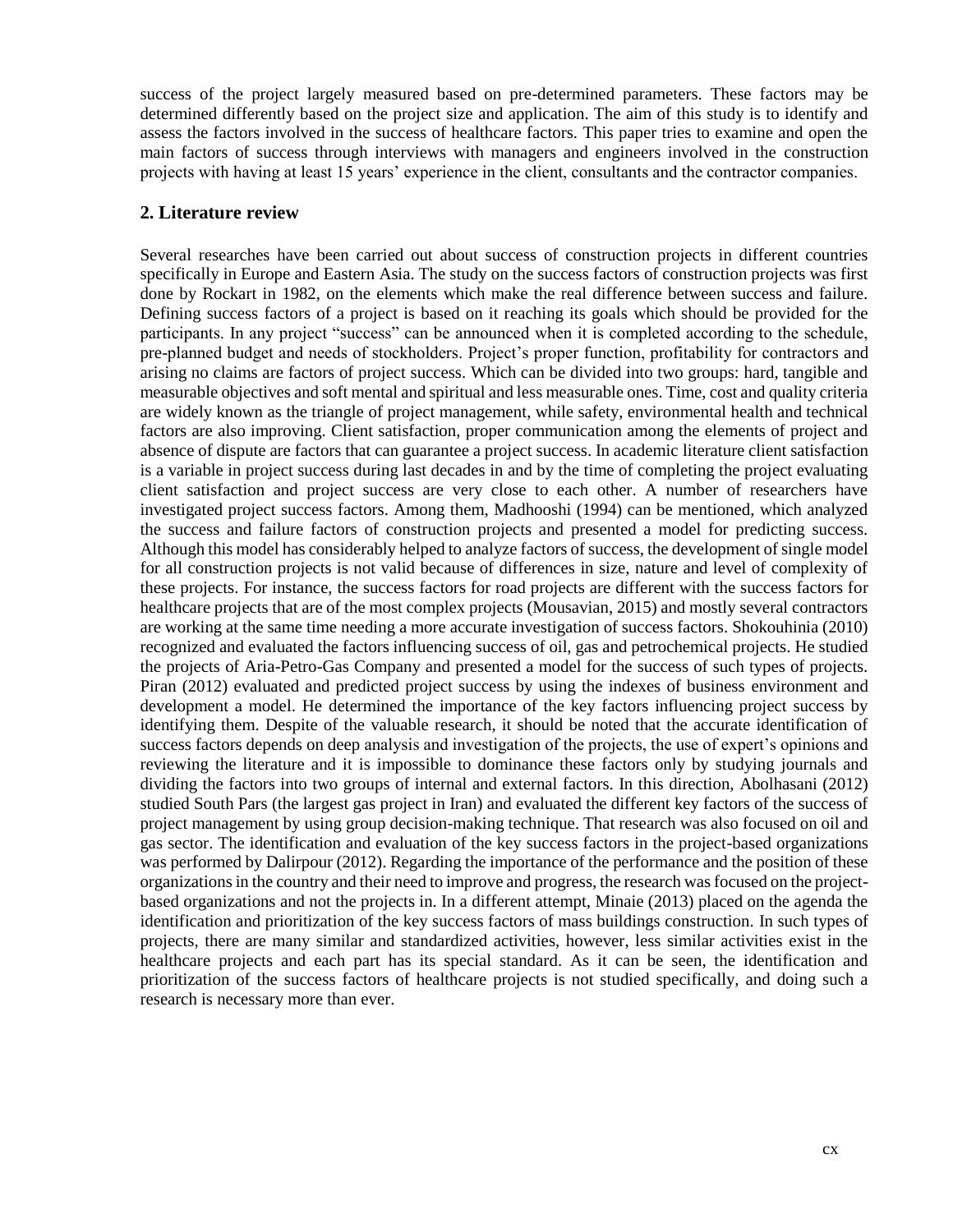# **3. Methodology**

At the beginning where the existing literature on success factors in projects was studied and the focus was particularly on the resources that identify success factors in different countries and healthcare projects. Review of literature helped this research to recognize factors of project success in other countries. To focus deeply on the subject and identify its hidden angles of this research, qualitative method has been used. This helps the target of this research which is to recognize success factors in healthcare projects. This method helps the researcher in order to focus on experiences of experts, interviewing has been chosen as the main data collection method. To identify success factors in Iran, 25 interviews have been conducted with experts involved in the construction industry of Iran with at least 15 years of experience.

All of the interviewees have the experience in constructing healthcare projects and they have been chosen by snow ball sampling method. Snowball Sampling is a non-probability sampling that is used for the case study units which are not easily identifiable, especially when the units are extremely rare or to form a small part of a big community. The method of identifying or selecting first unit helps choosing the second sampling unit. Similarly, other units are identified and selection of samples is dumped (Biabangard, 2010). The demographics of the interviewees are shown in Appendix 1. Interviews have been conducted in open ended manner so the interviewees feel at ease explaining their points of views. Then the interviews were transcribed. Gathered information regarding the subject is based on valuable experts' experiences. Qualitative analysis was done by coding method. In this method the researcher recognizes the theme by reading the interviews transcription. Gathered information is categorized in this fashion and each group has been integrated which would be discussed in data analysis part.

# **4. Qualitative data analysis**

The collected data are based on priceless experiences of experts which envelop rich information in relation with the area under discussion. For analyzing such data, the content analysis method was selected. In this approach, research read the interview text to make out the themes. In fact, the data was classified via such technique then put in a well-knit category which is applied in analyze section. According to the gathered information, accomplished factors in healthcare projects are divided into 10 groups which are explained below. It worth mentioning that, this information is context- dependent and cannot be generalized to wider settings.



**Figure 1: Identified Success Factors**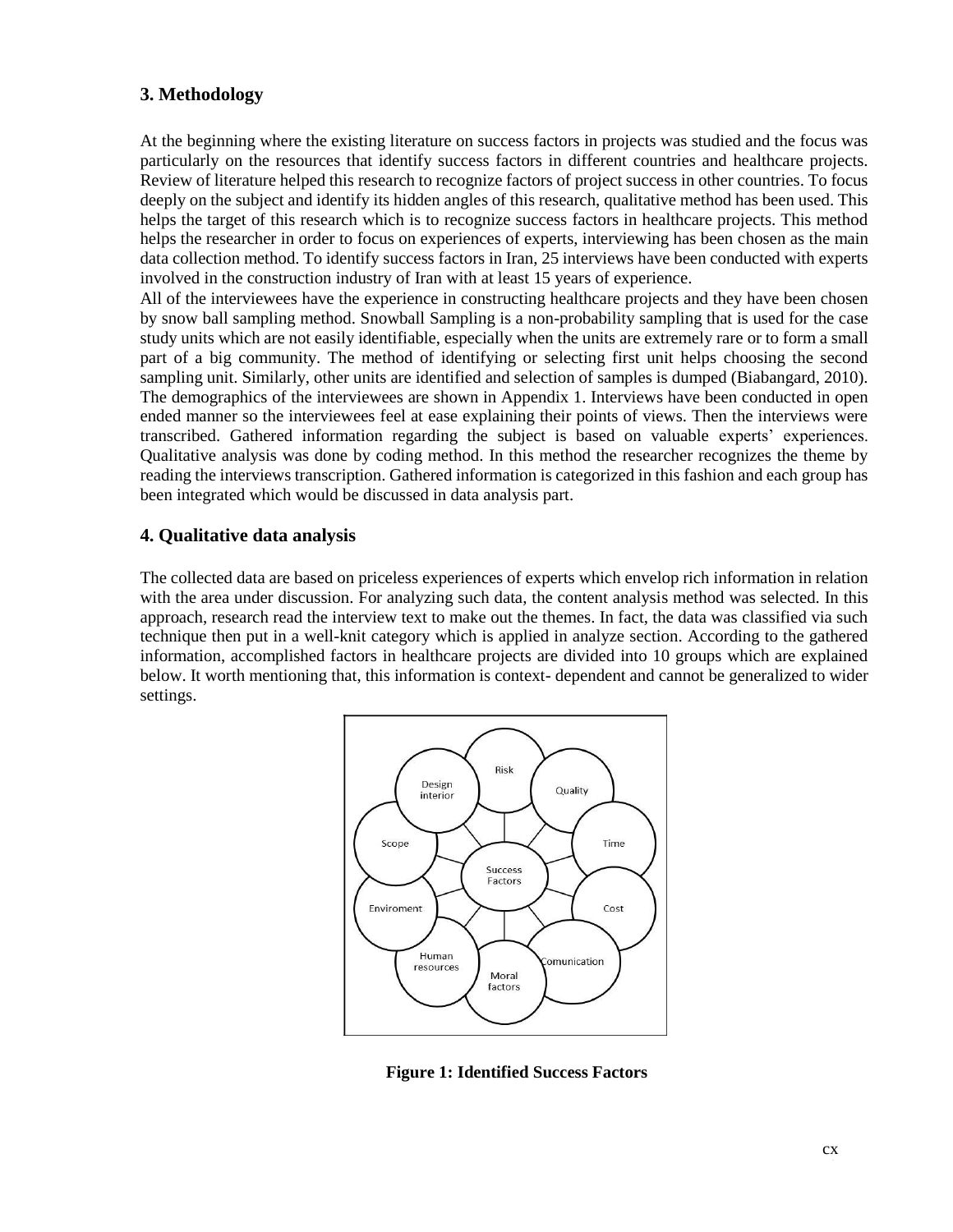#### **4.1 Human resources**

Staff working in the organizations is the most important assets in the hands of managers. Human resources are component of assets that requires qualified and committed management (Asadi, 2005). Human Resources include the processes that organize, manage, and lead the project team. Project team members may have various skill sets, may be assigned full-time or part-time, and may be added as team members during planning. This adds their expertise to the process and strengthens their commitment to the project. Moral factors, team work and knowledge are three reviewable groups of human resources. The role of human resources is undeniable in the success of a project (C3). Human resources could be parameter of success when they go along order, accuracy, honesty and working consciousness. Doing the work just for the sake of getting it done would not help the project (O7). C5 and N2 while confirming O7's ideas added lack of motivation in human resources of a project is one of the concerns of contracting companies. While confirming previous ideas mentioned a project in which lack of motivation by human resources led to delay. O1 referred to teamwork and its effect on working efficiency, believing wrong and sudden decisions and personal interest of some top executives are strong inhibiting factors for reaching success. C4 and O5 consider using experts as the easiest way for reaching success and believe using inexperienced and irresponsible human resources is a parameter that healthcare projects are facing. O8 agrees with this idea and expresses education is a fundamental and undeniable parameter and believes that using young, educated and well aware of new technologies human resources along experienced ones is a fast way to reach success.

# **4.2 Environmental**

Since the emergence of human being on Earth, he has dealt with nature and has always tried to control its destruction (N2). Humans have altered the nature along their needs and this alteration went on until the point that humans are the main reason of destruction of the environment. Thus, environmental protection while completing a project has an important role in its success, but unfortunately it has been ignored (O2). O5, by approval of this view, believes that the effects of administrating the projects should be considered in primary studies of project and proper solutions must be offered for these undesirable effects. C1 refers to a project in which improper design of wastewater control system of the project cause problems for the region's ecosystem. O7 believes before constructing healthcare projects their adverse effects on the environment should be studied to choose a location with the least harm to the environment.

#### **4.3 Scope**

Scope includes the processes required to ensure that the project includes all the work required, and only the work required, to complete the project successfully. Plan Scope is the process of creating a scope management plan that documents how the project scope will be defined, validated, and controlled. The key benefit of this process is that it provides guidance and direction on how the scope will be managed throughout the project (Project Management Institute (PMI), 2013). All project managers use project scope management throughout the project life cycle to identify and control all aspects involved in a project without a planned scope so practical deliverables are not possible. That is the importance of Scope in Project Management. Based on gathered information, scope management project in healthcare construction projects could be evaluated under two categories of pre-construction studies and feasibility studies. According to O1 one of the biggest owners' problems is not knowing the scopes of projects.

Weak pre-construction studies of consulting companies are due to not knowing the details of projects and it has happened many times that there has been no concordance between the culture, climate and the assigned land. C1, C2 and C3 are all expert managers who are aware of the importance of the early studies and they believe that it is one of the reasons of project failure.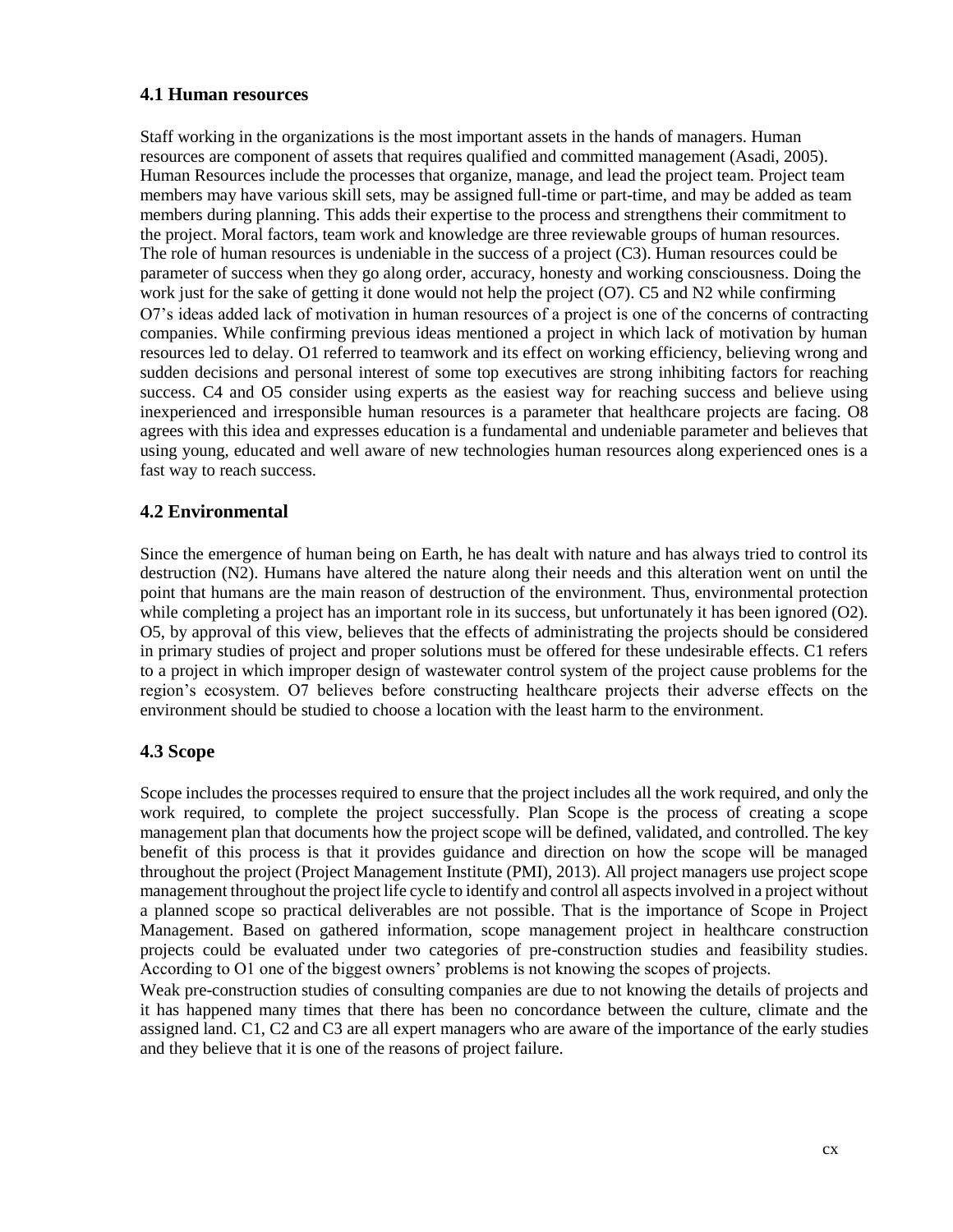# **4.4 Time**

Time includes the processes required to manage the timely completion of the project and is one of the most important factors in healthcare projects (PMI, 2013). Planning, scheduling, political reasons and lengthening of correspondences are four groups of factors that challenges time. N2 believes that project completion is only doable when it is done according to the schedule but N3, N5 and O5 deem precise planning more important than scheduling which is less important. N1 implicitly confirms the above mentioned but believes that accurate determination of priorities and implementation of enforcement activities in more detailed and fragmentary in order to specify prerequisite for any activity are important factors to reach an accurate schedule. But all of the interviewees believe completion of projects in recent years has always been increasing and usually projects face delays. O3, a manager with more than 35 years, emphasizes political reasons increase the time of healthcare project completion and sometimes even suspend them. O6 and C7 mentioned decrease in profitability of projects as the impact of delay in project completion. C6 and C5 mentioned converting old office system to automation to decrease time of correspondences. Although it doesn't seem helping to the reasons of project success, in fact any requests by construction agents are under impact of corresponding time.

#### **4.5 Cost**

Cost includes the processes involved in planning, estimating, budgeting, financing, funding, managing, and controlling costs so that the project can be completed within the approved budget (PMI, 2013). Based on gathered information, adding to the above mentioned factors, value engineering is also a parameter in project success. Most of interviewees believe that cost is the most important factor in project success (O4, O8, N3, C7, C2 and C4). O3, with high management and administrative experience in healthcare, projects believe injecting credit to projects is one of the most effective factors in project success. O2 believes the opposite and emphasizes that credit injection without control over the cost not only does not lead to project success but also is one of the factors that challenge it. C5 and C6 approve O2's idea and believe that low but controlled fund has better impact on project success than high and uncontrolled one. C4 mentioned project Y which was completed by value engineering which is an efficient parameter to reach success in projects. O7 confirmed C4's opinion, commenting that using value engineering is not possible in all projects and a deeper look should be taken at the funding but he did not mention a method to replace value engineering.

#### **4.6 Quality**

Quality includes the processes and activities of the performing organization that determine quality policies, objectives, and responsibilities so that the project will satisfy the needs for which it was undertaken. Quality requires policies and procedures to be implemented within the project's context and the organization's quality management system since, if deemed appropriate, it supports continuous process improvement activities as undertaken on behalf of the performing organization (PMI, 2013). Quality works to ensure that the project requirements are met and validated. Based on gathered information, quality as a parameter could be studied under seven groups: (1) standards compliance, (2) cost estimation, (3) proper building methods, (4) role of sub-contractors, (5) machinery, (6) Technology, and (7). Quality material. O4 and C7 believe standards compliance satisfies the required quality of projects but C3, O6 and O7 reject this and believe standards compliance just leads to completing the project and does not have any roles in achieving the necessary quality. For reaching proper quality in healthcare projects, proper administrative and materials should be used. O8 with 40 years of experience in this field believes choosing proper sub-contractors and up-to-date technology usage are important factors in project implementation. C4 and O1 mentioned the important role of proper cost estimating in reaching high quality and added improper cost estimating would lead to challenges regarding machines usage and the quality of the project is greatly threatened by wrong choices. O6 while confirming this topic declared by developments in knowledge, technology and variety in software had increased the mistakes in costs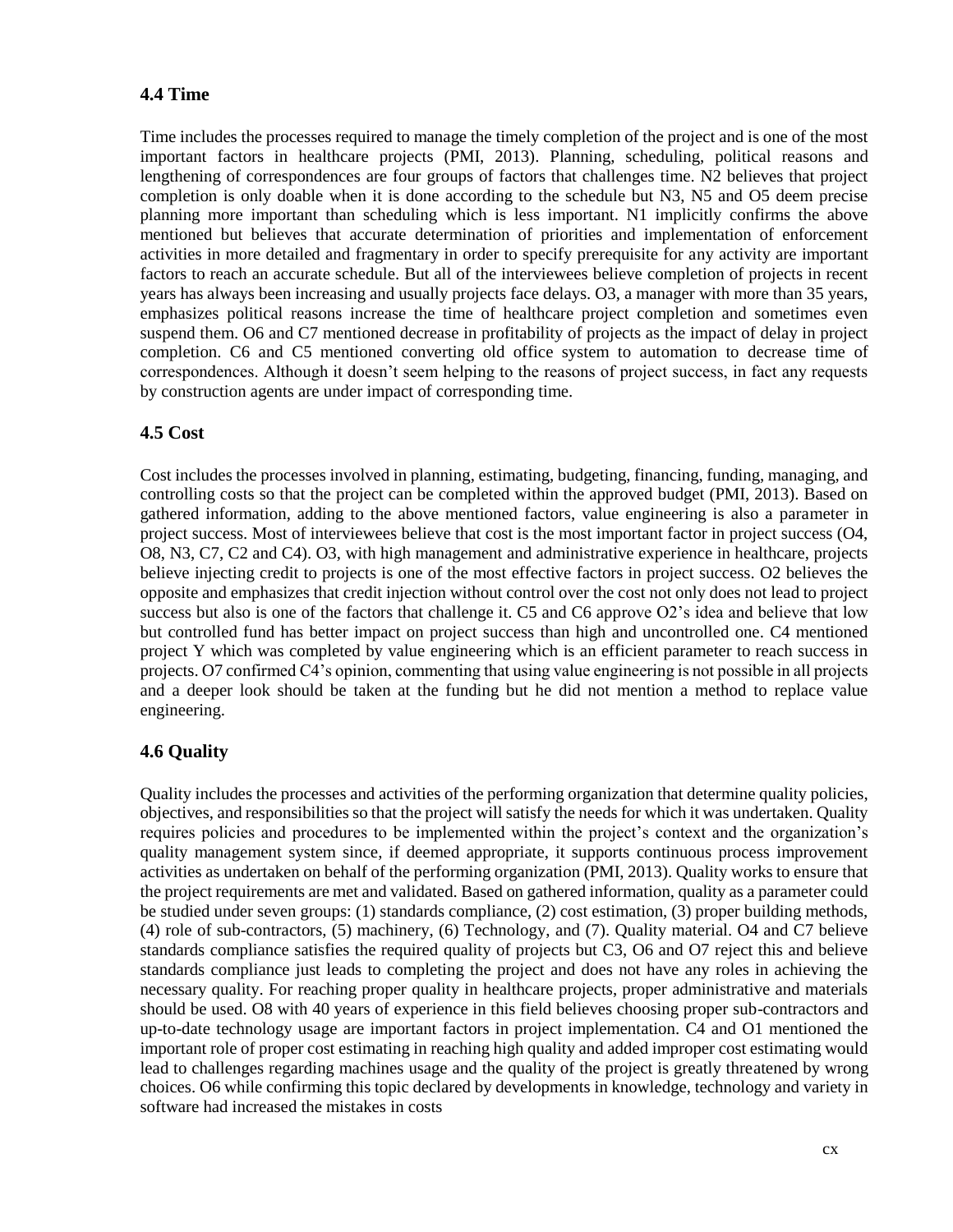estimation in recent years. C2 is a well-known specialist who emphasizes on the quality of the project which has a direct effect on hospital working efficiency and people's health and decrease in quality sometimes leads to doubling the patients' illness. He pointed that in a project lack of required quality in patients' room's worsened five patients' health conditions.

### **4.7 Risk**

Risk includes the processes of conducting risk management planning, identification analysis, response planning, and controlling risk on a project. The objectives of project risk are to increase the likelihood and impact of positive events, and decrease the likelihood and impact of negative events in the project. Proper risk management could be one of the factors in success of projects. The importance of project risk management has been needed more and more but activists in construction industry are still facing the problem of risk being unknown and unidentified. Identifying the risks of a project and finding proper solutions could improve the success of the project (N4). C7 agrees with N4 and believes the uncertainty of project could be decreased by ensuring of identification of risk.

#### **4.8 Communications**

To make an idea become a reality, there must be a plan. And when a plan is developed, there should be a communication with people who are involved in its implementation. In this regard, Communication is the starting point for all administrative tasks and also it is a process of exchanging and receiving information (Tourish, 2009). Without communication, planning, organizing and controlling are not possible for the reason that there is no transmission of information (McNamara, 2001).Communication is the process of sending information from a person to another and understood by the recipient, Means that transferring and sharing of thoughts and ideas or facts in such a way that the receiver gets and understands (Digest, 2006). Communication can be examined in five branches, the relationships among contractor team members, contractor and consultant, contractor and client, consultant and client, client and the other stakeholders. N1 supposes the relationship between the consultant and contractor of teams to work more closely with the client.

# **4.9 Moral factors**

People's mental and emotional reactions against unanticipated conditions play an important role in their decisions. The ability of a person to control these emotions and use it practically and usefully is called emotional intelligence (Clarcke, 2002). Emotional and psychological factors studied in the three dimensions of emotional intelligence, stress and Cultural Intelligence. C8 considers that the stress of project managers leads to make wrong decisions and sometimes has undesirable effects on the project's whole project. C9 and C10 think that, the project managers during operating the remedial constructions fist examine the geographical area at the same time consider culture specifically. O2 and N3 cultural and emotional intelligence in project are an important factor in success of project.

# **4.10 Interior design**

C2 believes that the most significant aspect in the success of a project is interior design. C10While acknowledging the C2 in terms of access to all sectors of society requires standards-based design. He pointed out that private hospitals in terms of design are more desirable than public ones. C9 rejects C10's opinion but believes that these ideas are rejected because of personal tastes. And notes that a good design is based on a standard design community needs, budget and geographic consideration of a region. C9 contrary to O1 believes the standards of the Ministry of Health points out the fundamental flaw in the design of their old says.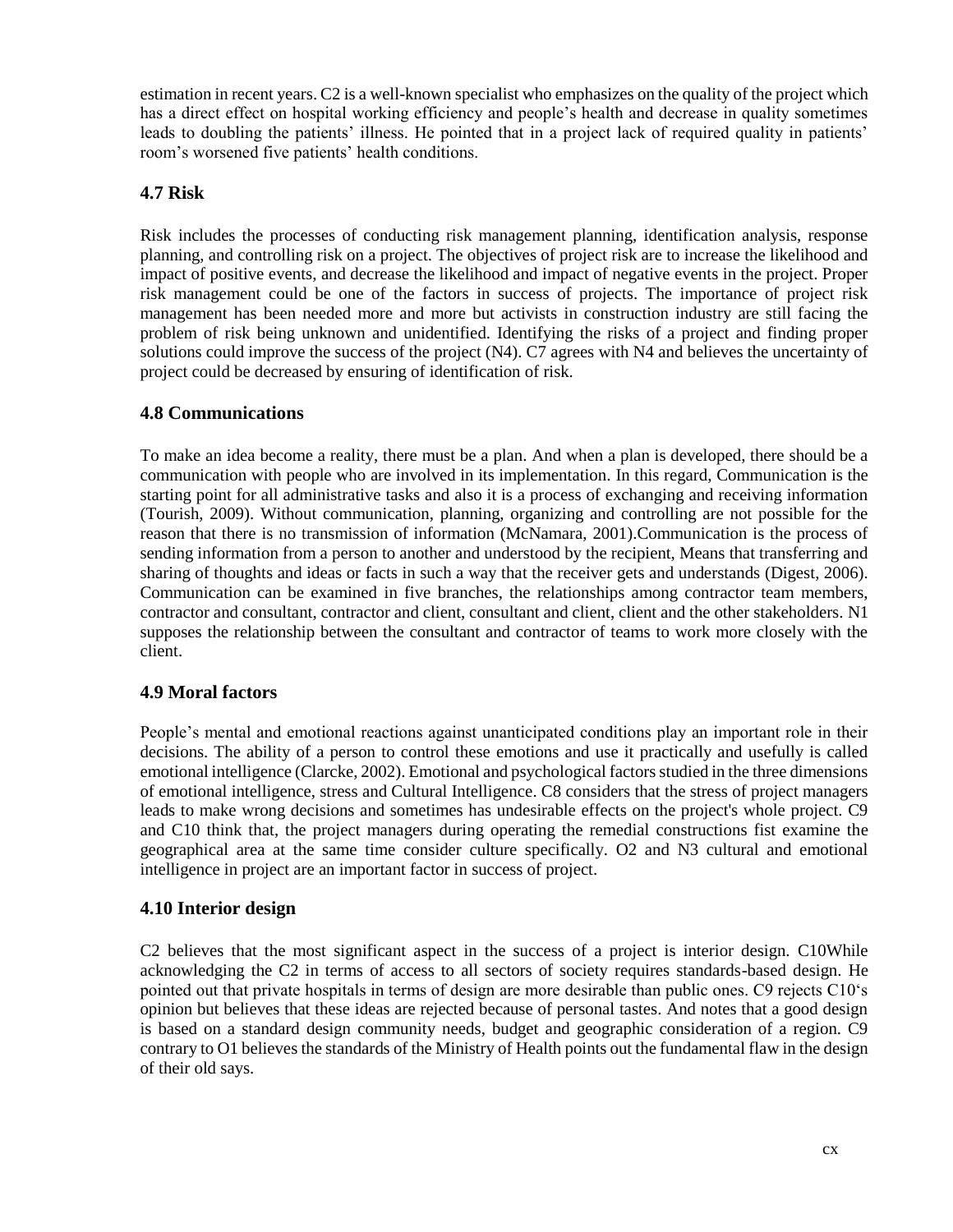#### **5. Discus**

Life and health of many people are in the hands of healthcare organizations. From safely giving birth to infants to taking care of the elderly with respect to their dignity healthcare departments have a crucial and continuous responsibility to every individual throughout their live. Therefore, now the importance of successful delivery of health projects is more sensible. Reviewing the literature in this field in Iran and abroad, shows that researches have been mostly focused on the project success in fields of oil, gas, and petrochemical and general researches in the subject of success in healthcare projects are scarce and, more researches on this subject is highly desirable. The purpose of this research is to identify the factors of success in healthcare projects. Results from analysis of interviews, show that 33 factors are involved in the success of healthcare projects which are categorized in 10 classes. Interviewers believe that satisfaction or discontent of these factors are not likely to cause the fail or success of the project individually, however, they act in a chain model to increase or decrease the probability of success in projects.

#### **6. Conclusions**

Based on conducted analysis it could be said that interviewees are only well aware of the management triangle and believe money is the solution to all the problems. Proper choosing along with knowledge and using young human resources with management knowledge side by side with experienced managers could help the success of the projects. Due to the importance of healthcare projects, this research was conducted with the purpose of identifying factors of success in healthcare projects. To recognize its hidden angles, an interview was conducted with activists in construction industry with at least 15 years of experience. After interviewing 25 of them, the factors of success were divided into 10 themes which were fully explained. It seems that time, cost, communication, interior design and human resources are the most important success factors for healthcare projects. One parameter that can be mentioned is absence of a single manager for all the projects. Works in healthcare projects of Iran is in a way that each client, consultant and contractor have a project manager for the project with different styles of management. Lack of coordination and management knowledge along with weak communication among these managers cause long delays in completion of these kinds of projects or often lead to complete failure. In case that these problems are not solved, decrease in success of projects would be less and less. The time-informed the training and use of young human resources management knowledge with experienced managers can help the success of the project. If projects can be definite about the success of that project success factors can be observed.

#### **7. References**

- Abolhasani, A. (2012) Assessment of success factor in construction project. M. A thesis, Tehran University.
- Asnaashari, E., Knight, A., Hurst, A. and Farahani, S.S. (2009) Causes of construction delays in Iran: project management, logistics, technology and environment. In: Dainty, A. (Ed) Procs 25th Annual ARCOM Conference, 7-9 September 2009, Nottingham, UK, Association of Researchers in Construction Management, 897-906.
- Awakul, P. and Ogunlana, S.O. (2002), "The effect of attitudinal differences on interface conflicts in large scale construction projects: a case study", Construction Management and Economics, Vol. 20 No. 4, pp. 365-77.
- Cheong Yong and Emma Mustaffa. (2012). Analysis of factors critical to construction project success in Malaysia. Engineering, Construction and Architectural Management.
- Chan, A. (2004), "Factors affecting the success of a construction project", J. Construction Engineering Management, Vol. 130 No. 1, pp. 153-5.
- Cooke-Davies, T. (2002), "The 'real' success factors on projects", International Journal of Project Management, Vol. 20 No. 3, pp. 185-90., August 1988, Pages 164-170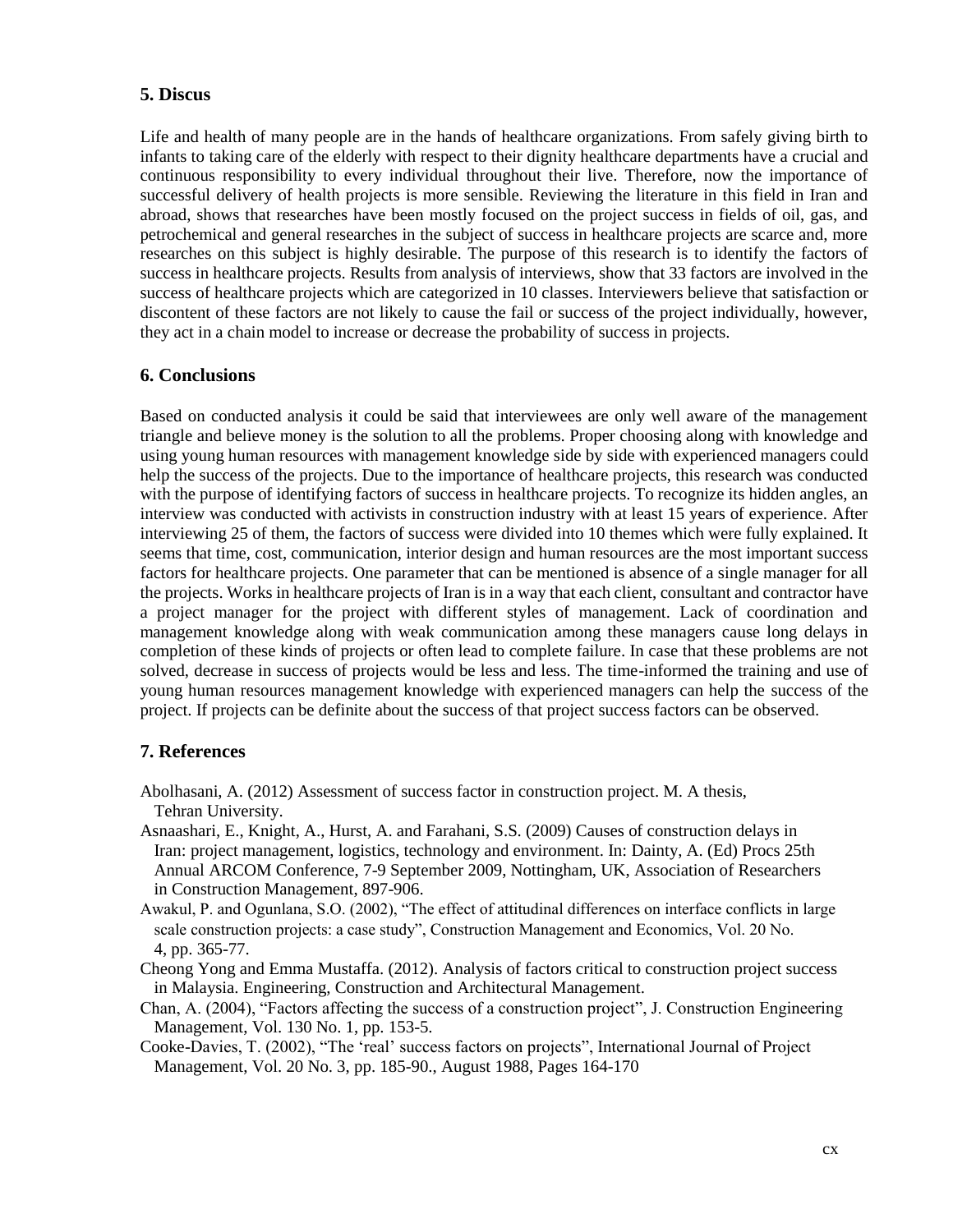- Dalirpour, A. (2012) Analysis of success factor on the project-based organization. M. A thesis, Tehran University.
- Erling, S.A. and Svein Arne, J. (2000), "Project evaluation scheme: a tool for evaluating project status and predicting project results", Project Management Journal, Vol. 6 No. 1, pp. 61-9.
- Erling, S.A., David, B., Svein Arne, J. and Arthur, H.M. (2006), "Exploring project success", Baltic Journal of Management, Vol. 1 No. 2, pp. 127-47.
- Jugdev, K. and Muller, R. (2006) A retrospective look at our evolving understanding of project success. IEEE Engineering Management Review, 34(3), 19–31.
- Madhooshi, M. (1994) Analysis of the factors of success and failure of construction projects in Iran. M. A. thesis, Tehran University.
- Minaie, H. (2013) Identifying success factor in mass buildings construction. M. A thesis, Tehran University.
- Mousavian, R., 2015. Project manager: Interview with Reza Zandi, Tehran, 21 October.
- Piran, M. (2010) Identifying success factor in oil and gas project. M. A thesis, Tehran University. Project Management Institute (PMI), (2013), A Guide to the Project Management Body of Knowledge.
- Rockart, J.F. (1982), "The changing role of the information systems executive: a critical success factors perspective", MIT Sloan Management Review, Vol. 23 No. 3, pp. 3-13.
- Sanvido, V., Grobler, F., Parfitt, K., Guvenis, M. and Coyle, M. (1992), "Critical success factors for construction projects", Journal of Construction Engineering and Management, ASCE, Vol. 118 No. 1, pp. 94-111
- Shokouhinia, M. (2010) Analysis of success factor in Aria-Petro-Gas Company. M. A thesis, Tehran University.
- Takim, R. and Akintoye, A. (2002), "A conceptual model for successful construction project performance", paper presented at the Second International Postgraduate Research Conference in Built and Human Environment, University of Salford, Salford, 11-12 April.
- Toor, S.R. and Ogunlana, S.O. (2009), "Construction professionals' perception of critical success factors for large-scale construction projects", Construction Innovation: Information.
- Tourish,D., Hargie,O.(2009) Communication and organisational success, in Hargie, O and Tourish, D (eds) Auditing Organizational Communication, Hove: Routledge.